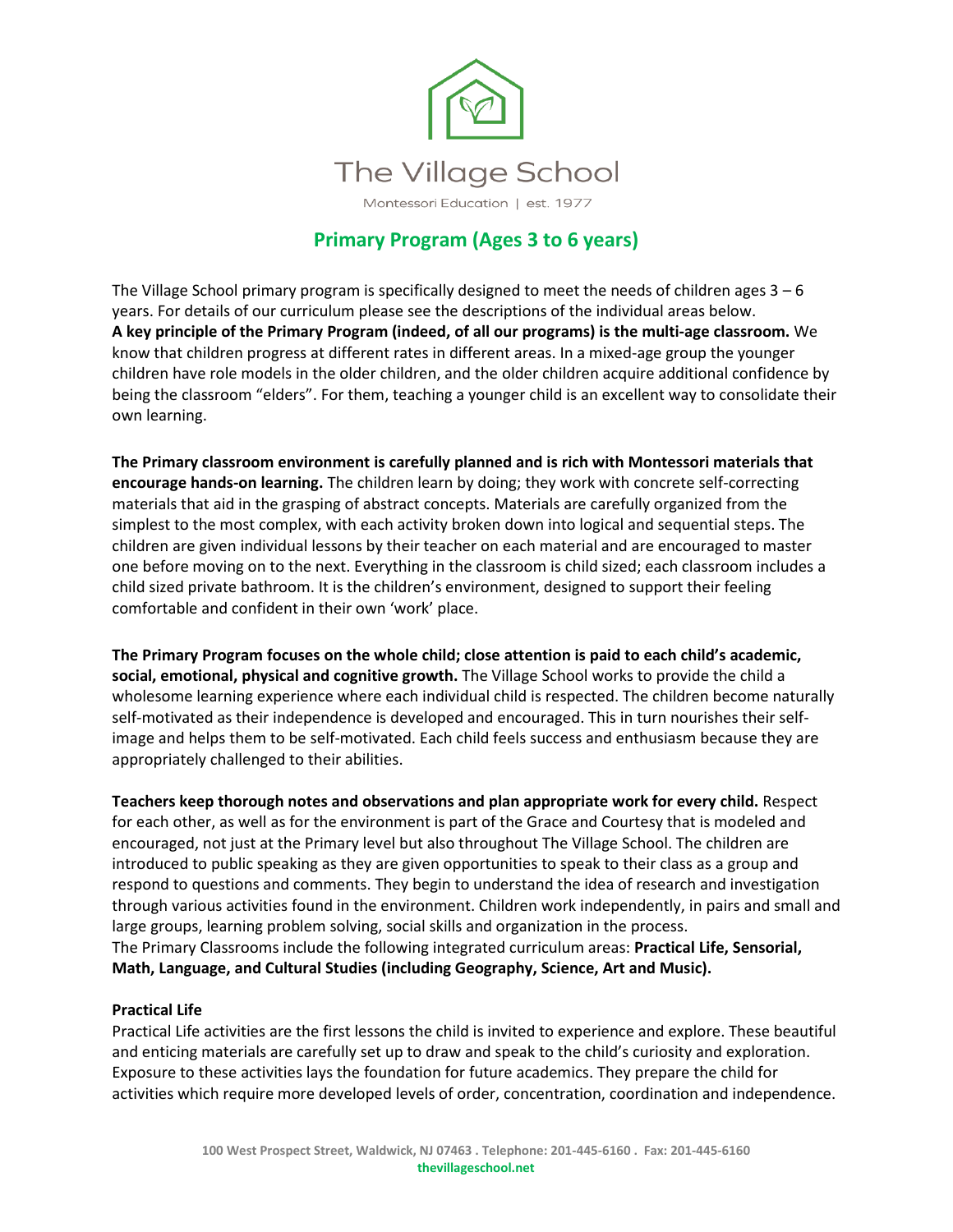The Practical Life area at The Village School encompasses the refinement of everything you do in everyday life. The materials enable the child to develop independence, a sense of order, the ability to focus, concentrate, build coordination, and develop organizational skills. The tasks help children learn to control their movements, master the care of themselves and care for their environment. The activities in Practical Life include objects and materials normally encountered in everyday living experiences, such as cleaning, sweeping, pouring, dressing, learning to tie, and caring for class plants and animals. The underlying, indirect aim of the work, to aid in the training of the eye for reading and the strengthening of the hand and pincer grip for writing is what makes these materials so important at this stage of development. Grace and courtesy form an integral part of all classroom activities. Children are encouraged to shake hands, act as hosts, use polite manners, clean up after snack, and serve peers first after food preparation, all helping to develop important life skills, such as patience and understanding.

## **Sensorial Materials**

Maria Montessori said that a primary purpose of the sensorial exercises is that "the child train himself to observe, that he be led to make comparisons between objects to form judgments, to reason and to decide"

The Sensorial area enables the child to gain information through the exploration of his or her senses. Our beautiful Montessori materials encourage children to use their five senses to develop classification and discrimination skills. Between the ages of three and six, the child is drawn to things that stimulate their senses. With the use of various materials, the child begins to develop the foundation for math skills, spatial relations, preparation for reading and writing, visual discrimination of length, height and width, volume, colors and shapes. All of these exercises are designed to enhance and refine the child's sensory awareness.

#### **Language**

Language is an intricate part of The Village School Montessori classroom. Maria Montessori said, "Language is an instrument of collective thought." It is the thing that separates us from other forms of life. Early childhood is the sensitive period when language is formed. It is during this time that children take pleasure in listening to and then repeating the spoken language.

Vocabulary building takes place daily in our classrooms through the use of big books, poetry, and daily read alouds. These many varied language experiences throughout the classroom create the foundation of writing and reading. The child is first introduced to the sounds of the letters. Children learn through their senses using sandpaper letters to trace with their fingers while at the same time saying the sound of the letter out loud. When we present a letter to a child and enunciate its sound, they fix the image of the letter by means of the visual sense. What they see they can recognize and read, and when they trace they learn how to write. After several sounds are mastered, they can begin to encode (spell) and decode (read) words by linking these sounds together. At any one time coming into a primary classroom at The Village School, you may see one child writing a story with our moveable alphabet, another may be reading a chapter book and still another may be learning their first sounds. Since the children progress at their own rate, we are able to constantly challenge their reading and writing abilities at the level that is appropriate for each child.

#### **Math**

The Montessori math materials at The Village School are perhaps some of the most attractive and alluring materials in our classrooms. Children and adults are drawn to these materials. Visitors to our classrooms often wish that they had learned math this way.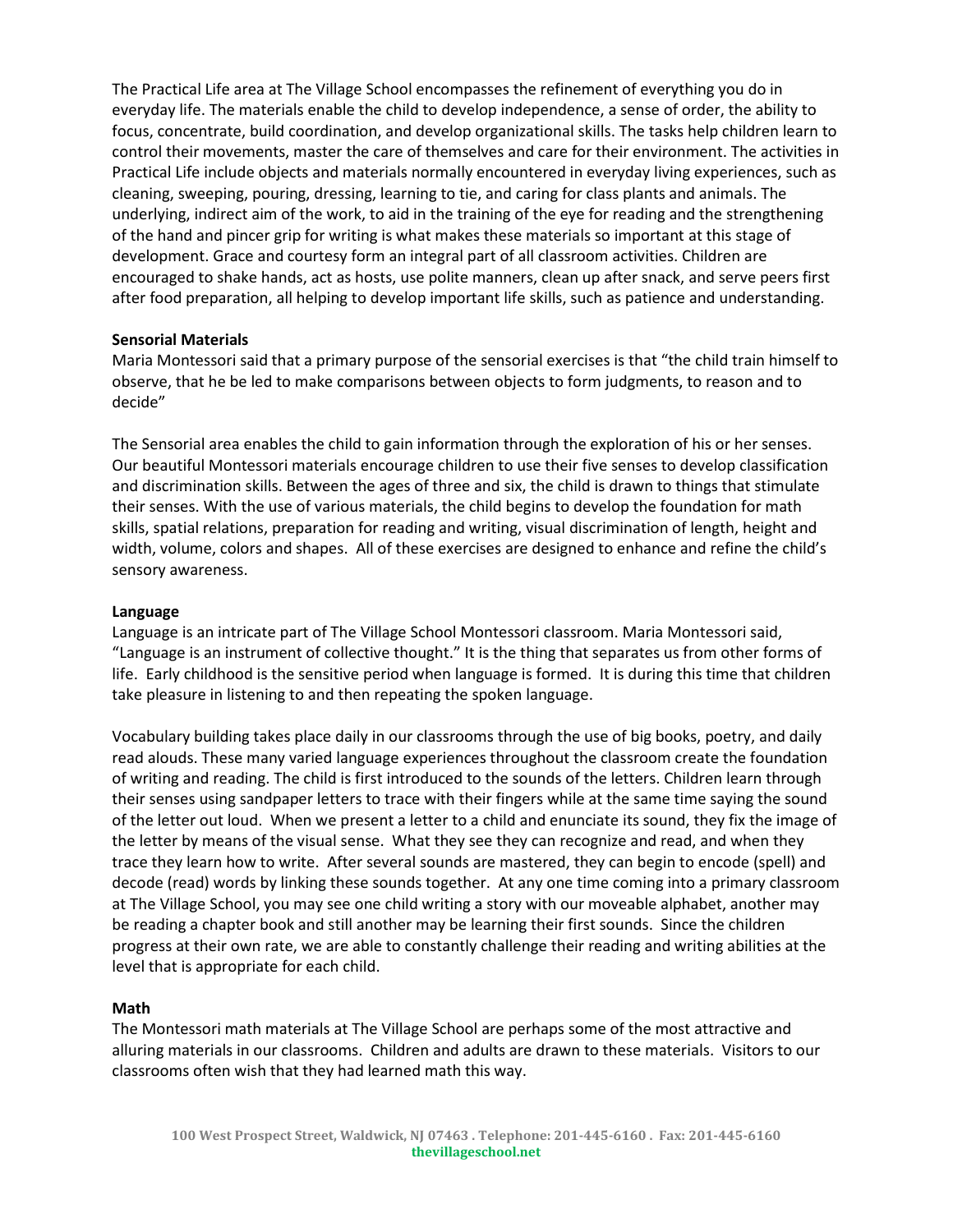Maria Montessori believed that children could absorb mathematical concepts naturally. She deduced via observations that there were periods in children's development where they absorb mathematical concepts and ideas naturally through the environment, as well as through the manipulation of concrete materials. The Practical Life, Sensorial and other areas in our Montessori classrooms help lay the foundation for math. These areas provide the children with opportunities to order, sequence, measure, and grade. Some examples of these are when children learn about estimating by determining how many objects are in a glass jar and about precision and exactness by learning to measure out the snack they serve themselves every day. These activities not only help the child gain independence, but also provide the indirect preparation for higher-level math skills.

Math comes alive in our classrooms, as the children work through the math materials in a sequential order, learning basics such as numeral recognition to developing concepts of addition, multiplication, subtraction and division. Children are able to internalize the concepts of number, symbol, sequence, operations fractions and more. The concrete materials help the children to internalize the basics with understanding and help them obtain a clear vision of what they are learning. It is not uncommon in our primary classrooms to see young children adding four digit numbers together using Montessori math materials.

## **Science & Cultural Studies**

## **Science**

Primary science curriculum aims to cultivate a lifelong interest in observing nature and discovering more about the world in which we live. Children work with activities that include exploring magnetism, growing plants, learning about the lifecycles of plants and animals, animal classification, the solar system, the human body, dinosaurs, and doing simple physics & chemistry experiments.

#### **Geography**

The Geography curriculum creates opportunities to explore and develop concrete foundations for understanding the world. The children study the seven continents over the three-year cycle in Primary. They experience concrete examples of each continent's countries, people, language, literature, dress, and wild life. Exploration and research through use of maps, puzzles, booklets, and artifacts introduce the child to the planet's great diversity of land and people.

## **Art & Music**

Art and Music develop the child's creativity and sense of beauty through expressive use of materials and activities. The art curriculum is integrated throughout the classroom environment through various activities and also includes a designated area for children to explore and express themselves through various art implements. Music is incorporated in many ways in the Primary classrooms from circle time songs and games to formal music classes where different instruments are introduced and children are given the opportunity to learn tone and rhythm through singing.